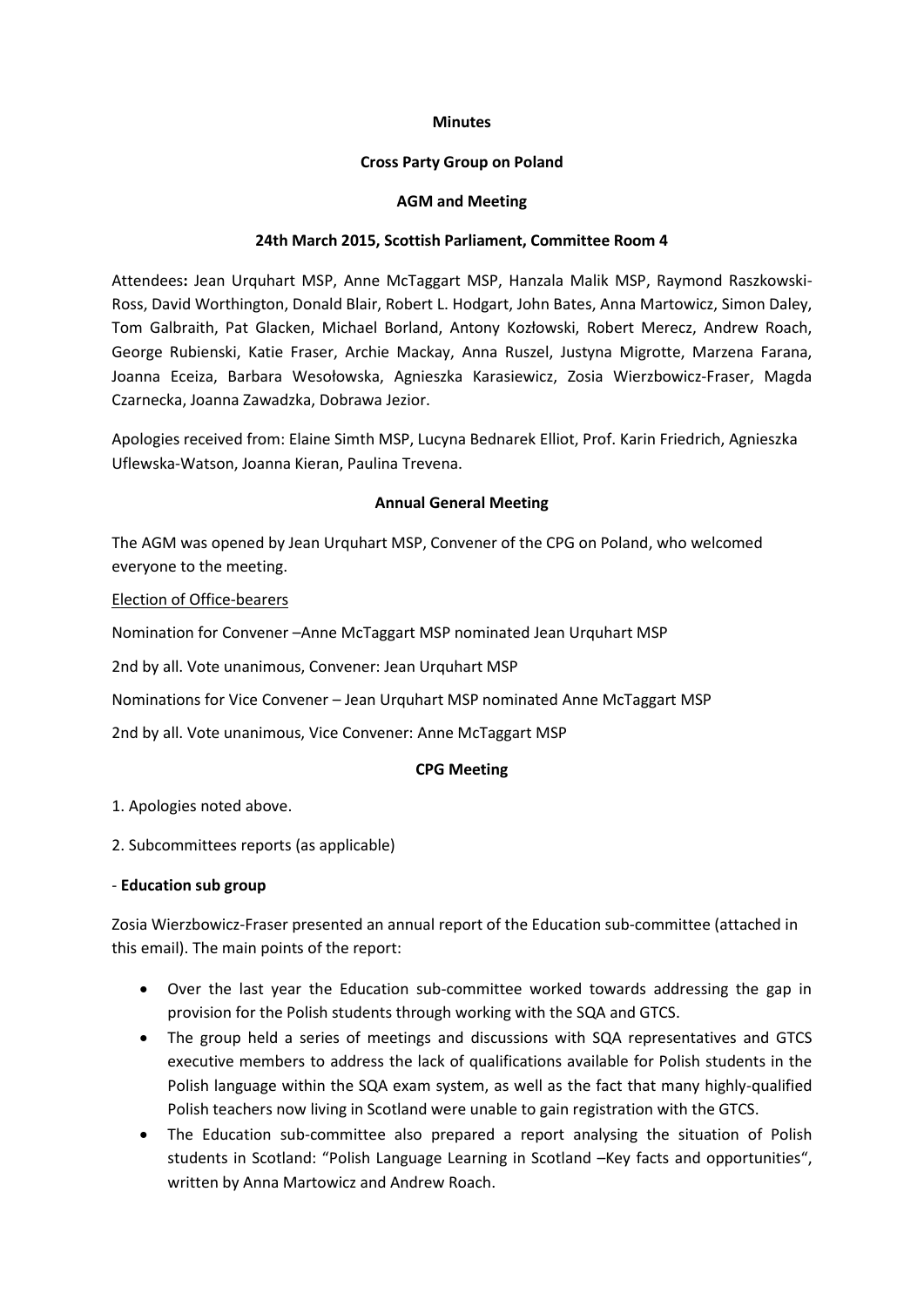- In November 2014 the group met with Dr Alasdair Allan, Minister for Sciences and Scotland's languages, Qualifications Manager NQ Languages Jim McDonald, GTCS and Education Scotland and SCILT representatives. The group is still awaiting further developments.
- The new 1+2 Language development programme is currently being prepared for implementation in a number of local authorities. In areas where there is a large number of Polish children it is proposed to designate schools and give primary 5 children a series of short courses in Polish. Methodology and delivery is still under discussion.

Jean updated the group that she spoke to Minister Allan before the CPG Meeting and was informed that SQA was still working on a formal reply to the Education sub-committee.

## - **Business sub group**

Robert Merecz from the Polish Business Chamber in Scotland shared information about the Pole Position – Investing in Polish Regions - the first conference in Scotland devoted to investing in Poland, which took place on 26 February 2015 in Edinburgh. The Conference was opened by Fiona Hyslop, the Cabinet Secretary for Culture, Europe and External Affairs, Witold Sobków, the Polish Ambassador to the UK, and Robin Barnett, the British Ambassador to Poland. The afternoon part of the event was opened by Mr Fergus Ewing, the Minister for Business, Energy and Tourism. The Conference was a great success with one hundred people attending the event. It showed that there is a significant interest in Poland and in investing in the country.

Polish Business Chamber in Scotland is planning to organise another conference, which will be dedicated to investing in Poland's renewable sector. The event is planned for June 2015.

# - **Culture sub group**

Joanna informed the group that over the last year both the Polish Festival Cultural Association and the Scottish Polish Cultural Association organised many successful cultural events. 2014 also saw reactivation of a Polish Dance Ensemble 'Ojczyzna' which promotes Polish dance in Scotland and beyond.

Joanna also updated the group on upcoming cultural events: Leith Festival (June 2015), J. Karski exhibition, Klinika Lalek (at Fringe Festival).

David Worthington from the University of Highlands and Islands spoke about the schools workshop on Polish-Scottish ties that was planned for 28 March in Inverness with Jenny Robertson, author of a book about Wojtek (*Wojtek Hero Bear*). David also informed the group about a further meeting in Inverness (University of the Highlands Executive Office) on 31 March to discuss a possible conference focusing on stigma and discrimination relating to central European migrants in the Highlands. It will involve numerous research-active scholars at UHI, practitioners and service users in the field of mental health here in the region.

Antony Kozlowski informed the group members about the recent activities of the Sikorski Club in Glasgow: the Internet radio station (Sikorski), presentation of a film on M. Stepek and Gaelic language lessons.